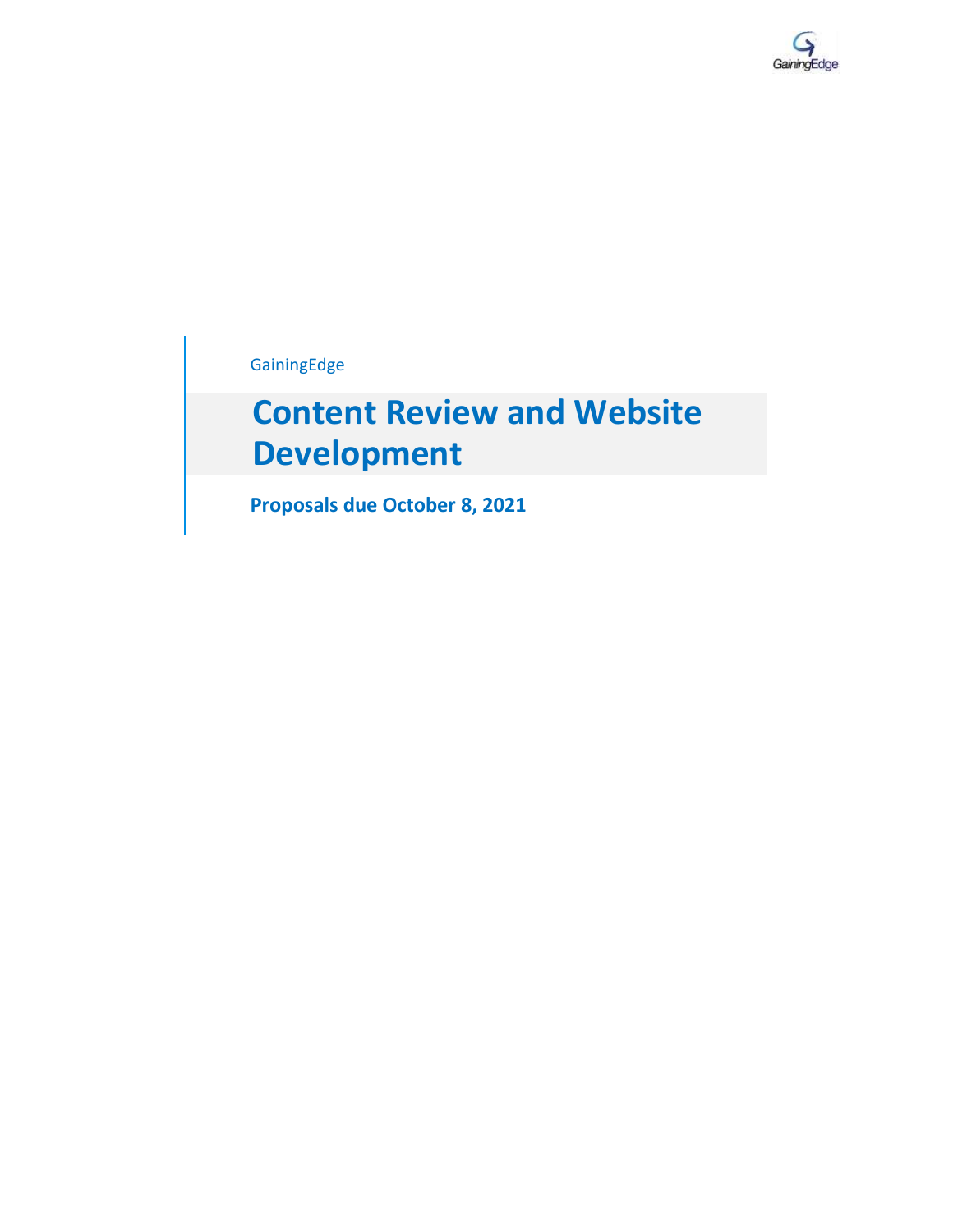

### **Overview**

### **Advising the World's Business Events and Tourism Industry**

Founded in 2004, GainingEdge operates from seven cities worldwide and has successfully delivered over 100 engagements across the globe. We are a specialist consulting firm advising primarily to the international business events and tourism industry. We specialize in issues related to establishing and managing destination marketing organizations, advice on the development and expansion of convention centres, strategic support for associations, as well as broader aspects of the international tourism and meetings industry.

### **Our Mission**

Creating knowledge and best practices to build a sustainable industry and stronger association and destination communities.

### **Our Vision**

GainingEdge will be the leading global consulting partner to destinations, associations and the business events industry, helping to power their success.

### **Website Overview**

Our primary online presence is the GainingEdge website [www.gainingedge.com.](http://www.gainingedge.com/) This website, built on WordPress, was developed over 5 years ago. It is in need of significant improvement as we require support to help:

- 1. edit the content on the website to ensure it is up-to-date.
- 2. design and develop a new website

A first phase of work has already been completed with some structural changes being made to the website and with this second phase we are looking for vendors who can assist in the website development and content rewrite process. Please note that the website copy is to be prepared by GainingEdge. We are searching for expertise to guide the content development, assisting GainingEdge consultants in this process.

Our site's primary objectives are to:

- Showcase GE's brand to the world
- Generate leads by portraying GainingEdge as a thought leader in the business events industry
- Share GE's research and projects
- Provide updates and new developments in business events industry

#### **Website Audience**

The site attracts an average of 1,000 page views with over 600 users every month. Average time on the site is 1 minute and our main audiences are from primarily English-speaking countries.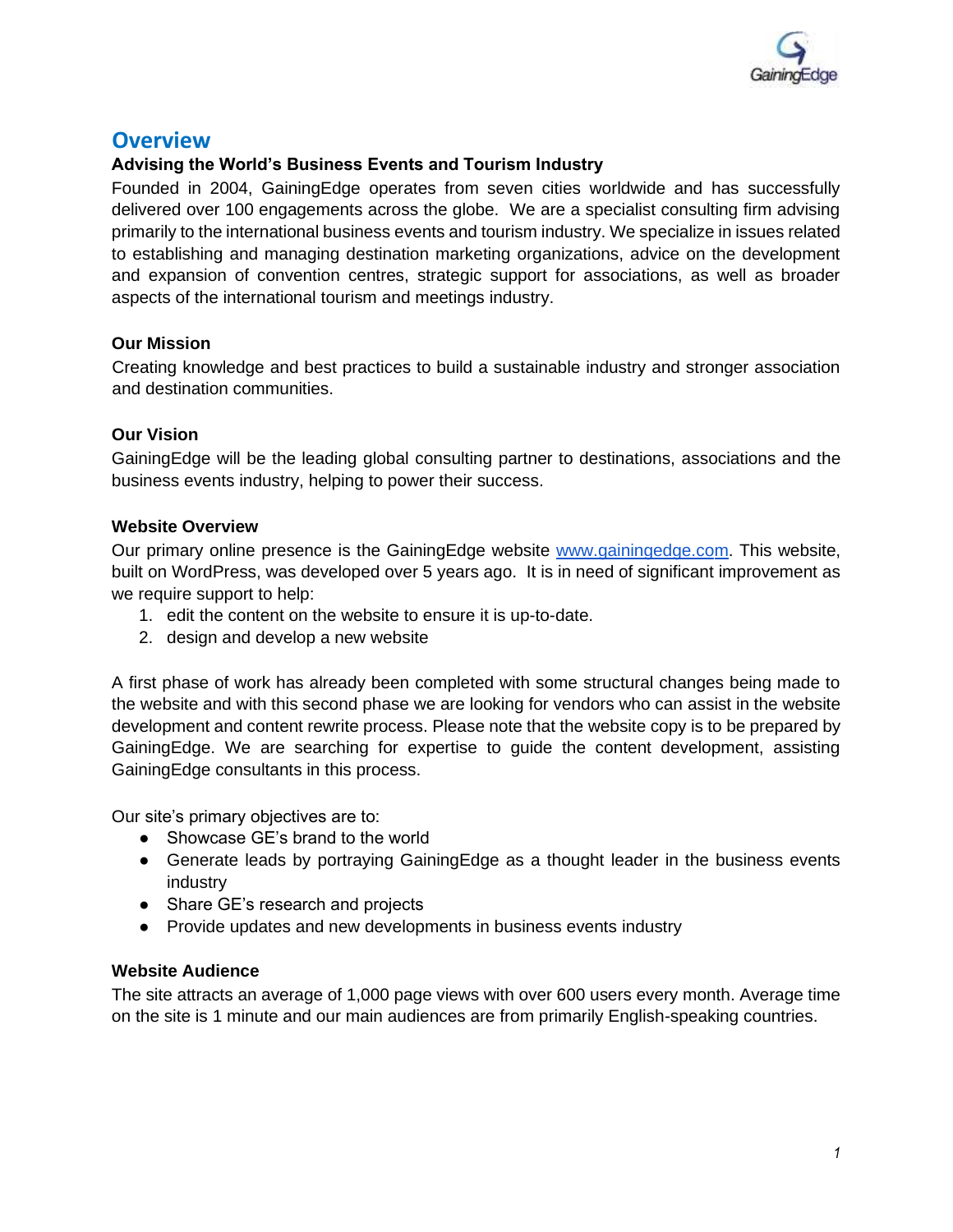

### **Website Limitations**

We consider not enough traffic is being generated to our pages. The challenges we face are to:

- Deliver the right content for the right audience
- Increase our SEO
- Have an inclusive website that is professionally developed and user friendly
- Have a much-needed content management structure for back-end control which will give custodians a better command on what goes out to the public
- Have an effective feedback system to enable a two-way conversation with our users
- Make the site multilingual (in the long term)

### **Content Gaps**

Through an internal assessment, we have identified the following content gaps:

- Packaging: the messaging on the website needs to be broken down in a way that can be understood by our diverse audiences
- Presentation: website has too much text and imagery that is not captivating which makes it difficult to read and scroll through
- Engagement: we need to incorporate ways to interact with our audience and capture their attention

The current website cannot adequately address these challenges because:

- The overall structure and design of the website is mostly based on GainingEdge's internal structure, rather than how our users consume our content. This makes it very difficult for users to navigate and get what they need, unless they already know where it is. In addition, we currently lack a search functionality to help our users navigate the site.
- Structural and technical inflexibility of the current site greatly affects the site's cross browser and screen adaptability

Thus, the need for a new website that will cater for all these in a modern and efficient way.

# **Scope of Services**

GainingEdge is interested in proponent's response to the following scope of services based on a phased approach, with identification of tasks and deliverables for each phase, and a quote for each phase. We may proceed with all phases proposed, or we may only proceed with some of the phases.

We would like to contract a developer and copy editor to carry out the content rewrite and update on the GainingEdge website as well as the website development. Work on the site will begin as soon as possible. A framework document with current website content has been set up to assist in the process.

Scope of the project includes:

- Provide general counsel and recommend approaches for the new site
- Review the structure of the existing website and plan an updated IA (information architecture)
- Advise on metadata approach and provide basic metadata in content inventory
- Define a viable user experience (UX) that utilizes a responsive web design approach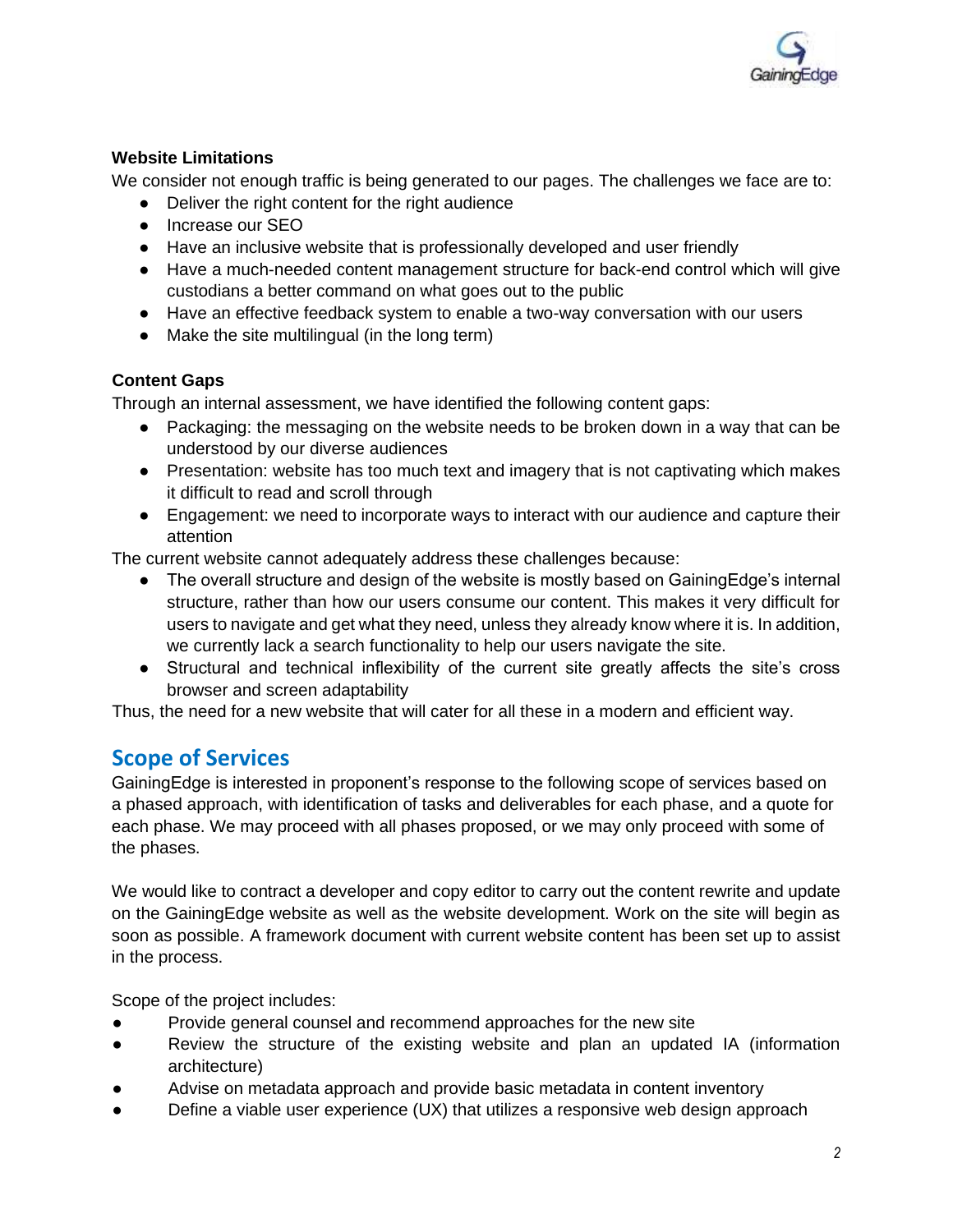

- Source and ready core imagery to be used within the website
- Coordinating with GainingEdge (GE) to review content that falls under the GE specialists (consultants) area of expertise
- Coordinating with GE to review existing case studies/project briefs so these are consistent
	- o Content and editing are to be carried out by various team members of GainingEdge, which is internally coordinated.GE has assigned an internal project manager who will provide support to the web developer/copy editor and act as a liaison between you and GE team to ensure you receive all the necessary content.
- Ensuring that all reviewed content is consistent in terms of writing style and tone.
- Establishing SEO keywords and snippets for all reviewed content

We require the following features on the website:

- Use of a mobile-friendly and responsive platform that is accessible and easy to use
- A simplified navigation system
- A sitemap
- Seamless integration with blogs, social media tools and video. New website should enable feeds from at least three platforms (LinkedIn, Twitter and Facebook).
- Provides state of the art security and encryption features, including secure channel for contacting GE for enquiries, job applications, feedback, etc
- Utilises and aligns with web analytics tools (GE is using Zoho and Google Analytics currently)
- Site branding with themes aligned with GainingEdge's branding and priority areas
- A smart search engine that is user friendly, scalable and functional
- Simplification of presentation of site content
- Delivered system should enable easy content and structure updates (including menus and sub-menus) by end-user editors without dependency or need for backend re-coding
- Testing before deployment of the new website

The following features are value add-ons of interest for inclusion in the website:

- Smart pop ups on top performing pages
- Call-to-action tools to capture interest of site visitors
- Integrations with an appointment/contacting book that allows audience to book time for meetings/calls through the website

#### **Deliverables**

- Information Architecture (IA) planning document
- Content inventory outlining new structure, core metadata, and rationales
- User Experience (UX) planning document
- Wireframes for key break points (mobile, tablet, desktop)
- Creative concept and design direction document
- Treatments/theming of all tools, widgets, and features noted in the RFP
- Space for sharing tools, and integration of social media feeds
- Files visualizing all required page layouts
- Documentation of site-wide styles, states, and treatments (for developer use)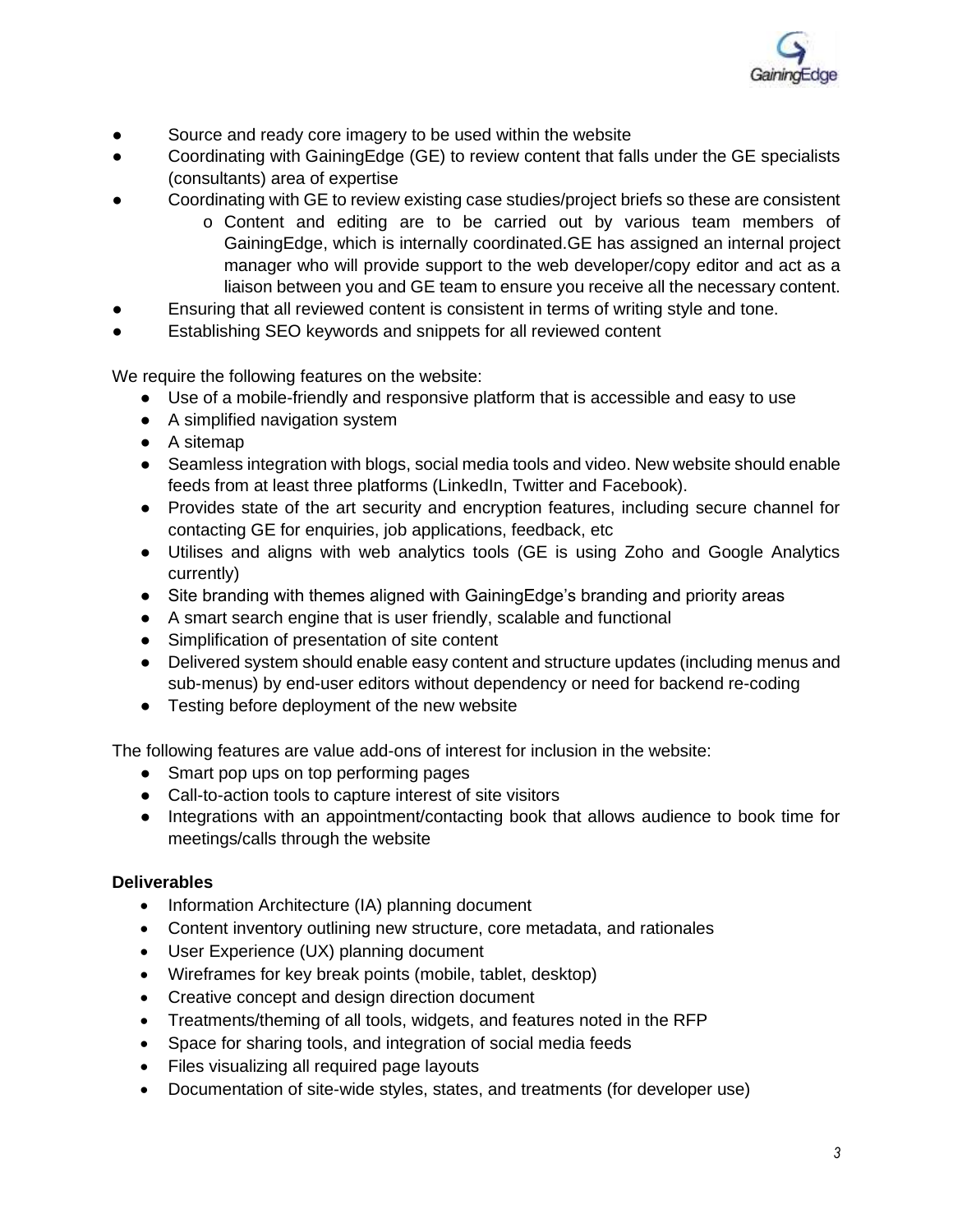

- A responsive website that is optimized for mobile devices
- A website design that allows GE to maintain, add content to the site and make day-to-day updates without relying on a third party

## **Submission of Proposal**

*Please address the following in your proposal*

### **Response to scope of services required:**

- Overview of your methodology, process and description of services
- Timing and deliverables of the process
- Total budget for services, you may suggest value add services
- Explain why you are best suited for this assignment

### **Additional information to be submitted:**

- Details of your business and who you would assign to this project including qualifications and history with the company/companies
- Previous experience in similar projects, including examples of work
- Business references from those who are familiar with your work

### **Pricing**

Your pricing must encompass all design, development, acquisitions necessary for development and testing. Please also include pricing in your proposal regarding technical support expenses for up to 12 months of support following the 'Go Live' date. This expense will be considered in addition to the budget for the design and development components above.

Please provide your pricing for each of the phases you propose for this assignment. Include in your quote the estimated number of days (or hours) per phase.

# **Timeline**

| <b>RFP Issued:</b>                     | September 16, 2021 |
|----------------------------------------|--------------------|
| Last Day for Questions from Providers: | September 23, 2021 |
| <b>Proposals Due from Providers:</b>   | October 8, 2021    |
| <b>Estimated Award:</b>                | October 25, 2021   |
| <b>Assignment Begins:</b>              | November 1, 2021   |